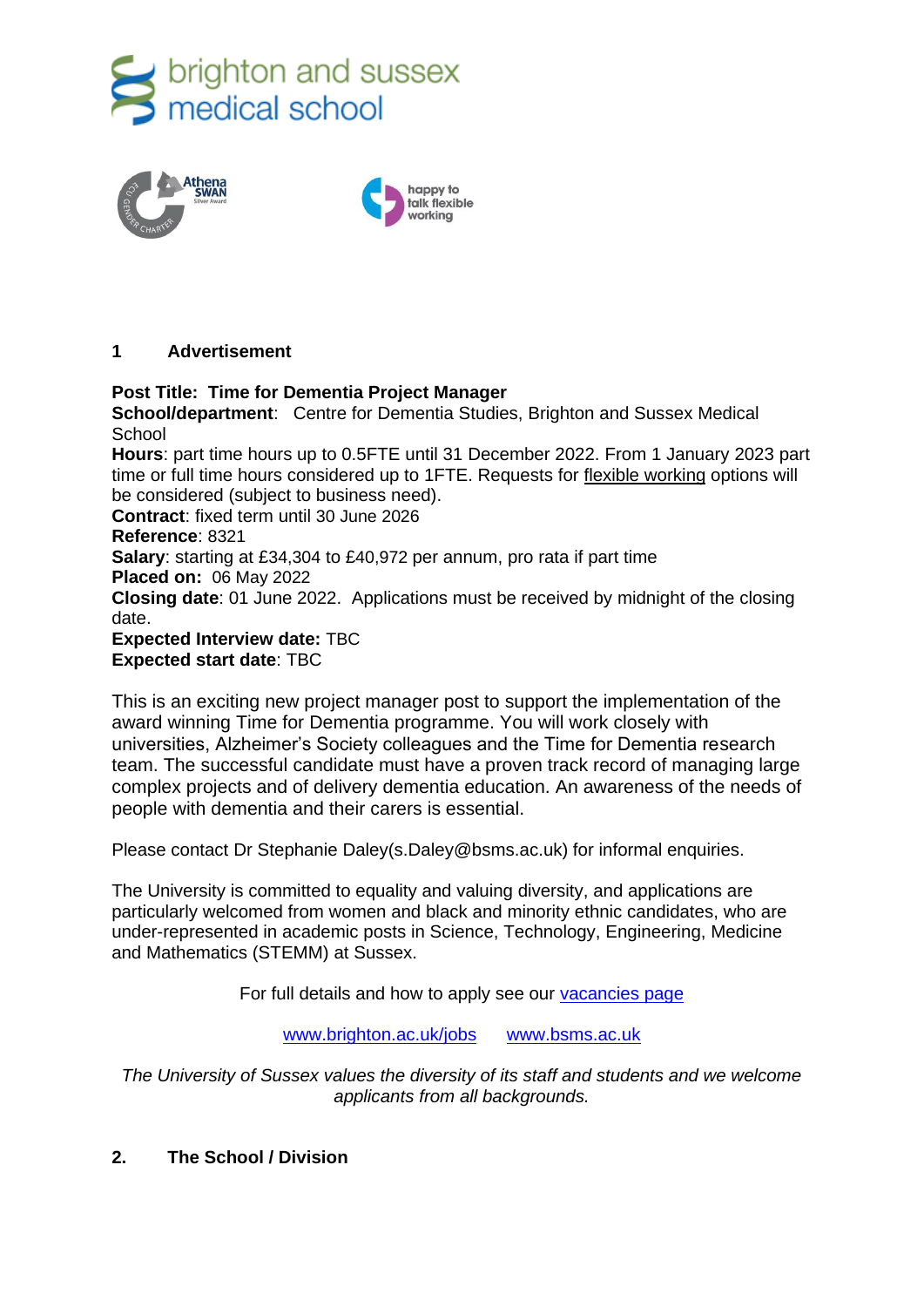Please find further information regarding the school/division at <https://www.bsms.ac.uk/research/neuroscience/cds/index.aspx>

## **3. Job Description**

Job Description for the post of: Project Manager, Time for Dementia (TfD)

**Department:** Centre for Dementia Studies

**Section/Unit/School:** Brighton and Sussex Medical School

**Location:** Trafford Centre

**Grade:** Grade 7

**Responsible to:** Senior Lecturer in Older people's mental health and education/ Time for Dementia Operational Director

- **Responsible for:** N/A
- Key contacts: Time for Dementia Programme & Operational Directors, Alzheimer's Society Network Manager, Time for Dementia Leads at specified Higher Education Institutes (HEIs), Centre for Dementia Studies Business Manager (SPFT), Time for Dementia Project Officer (BSMS), Time for Dementia Research Fellow (BSMS), Health Education England (HEE)
- **Role description:** To lead on the operational delivery of phase 4 of the Time for Dementia undergraduate education programme across the South of England

To provide implementation support to specified HEIs to deliver Time for Dementia

To ensure that research activity is scheduled within the implementation of Time for Dementia

To provide verbal and written updates on implementation progress against agreed plan, to a range of stakeholders

## **PRINCIPAL ACCOUNTABILITIES**

- 1. Work with the Time for Dementia Operational Director, Health Education England (HEE) and HEI Leads to identify specified HEIs who will implement the Time for Dementia programme.
- 2. To work with key stakeholders to develop an overall implementation plan, including student numbers, curriculum considerations, Alzheimer's Society resources, implementation support required and timelines, including research activity. Get the project plan through initial approval by the Time for Dementia Strategic Oversight Group.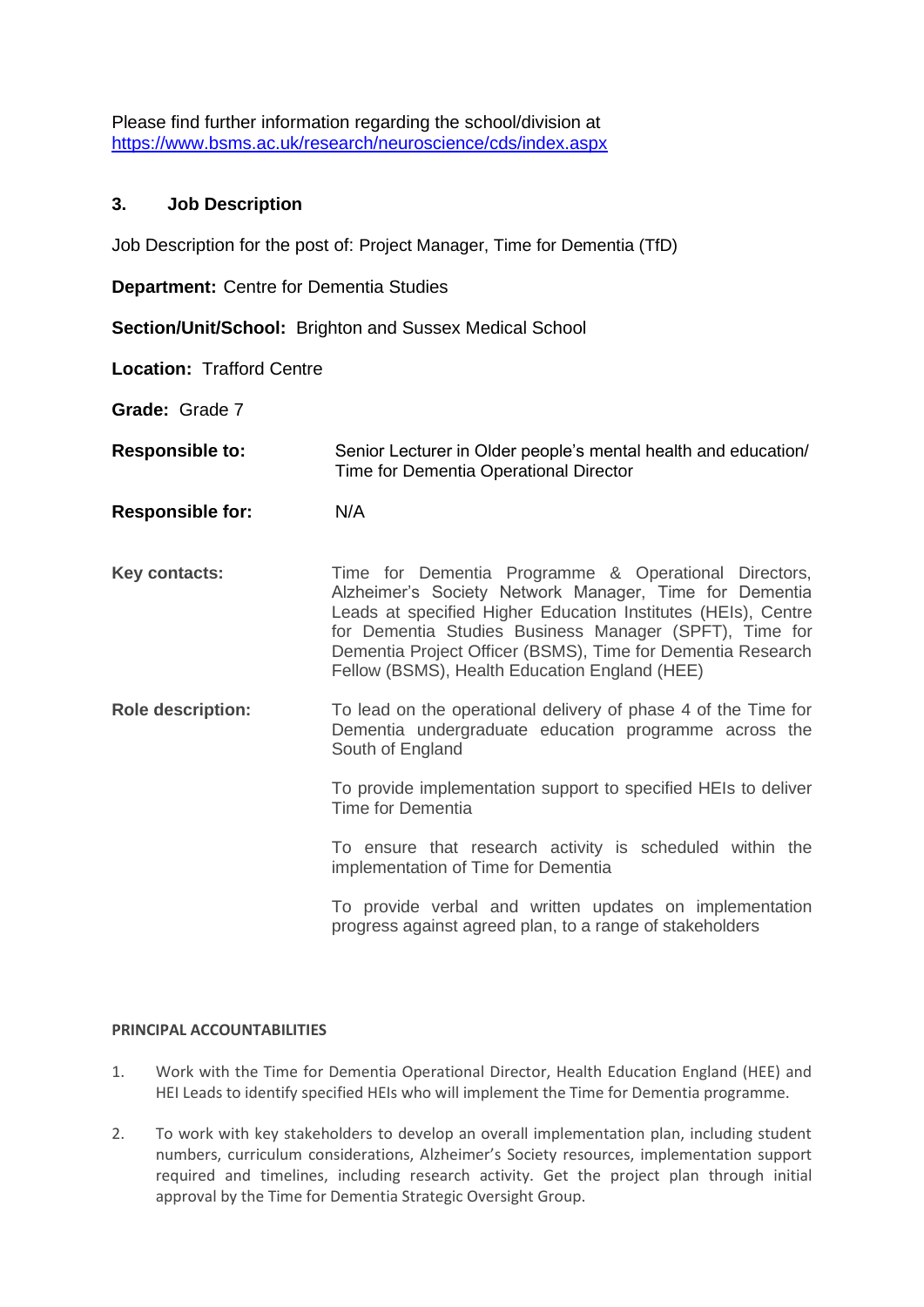- 3. Provide the day-to-day leadership and management of project, through all aspects of the project life cycle, co-ordinating HEI activity, liaising with core stakeholders across a matrix environment and liaising closely with the Programme and Operational Directors.
- 4. Work with key stakeholders across the region, manage the key communications for the project, liaising with project team members and internal and external stakeholders.
- 5. Work with the Centre for Dementia Studies Business Manager to oversee project activity and governance reporting mechanisms.

### **KEY RESPONSIBILITIES**

### **1. Deliver and lead the Time for Dementia Phase 4 implementation**

- 1.1. Within the scope of the project, manage all aspect of the project lifecycle including; development of implementation plan, roles and responsibilities, timelines, research activity , risks and issues, relationships, training and communication
- 1.2. Develop and implement a rigorous planning and ensure it is delivered by appropriate parties, using guidance where available, adapting guidance where needed, undertaking research and analysis as necessary on each stage of the project cycle, making recommendations to stakeholders on proposals.

#### **2. Project Leadership and management**

- 2.1. Ensure project managed in line with SPFT/HEE project management methodology
- 2.2. Work with the HEI Leads and Alzheimer's Society Network Manager to to deliver the project objectives, coaching and guiding as needed, managing relationships across a a matrix environment. This will include project induction, coaching, guidance and training to project team members to ensure the effective implementation of the project.
- 2.3. Work with stakeholders ensuring delivery to project specification

#### **3. Stakeholder Engagement**

- 3.1. Proactively work with the Alzheimer's Society so that family recruitment can take place in a timely fashion to agreed timescales for programme delivery at each HEI.
- 3.2. Build effective working relationships with internal and external stakeholders and networks, providing information and ensuring programme l information is understood exercising judgement on timeliness, the most appropriate methodology and approach to be used, seeking feedback where necessary for inclusion in project development.
- 3.3. Ensure stakeholder training is considered as part of the project plan and undertake all necessary stakeholder training.
- 3.4. To carry out any other duties that are within the employee's skills and abilities whenever reasonably instructed.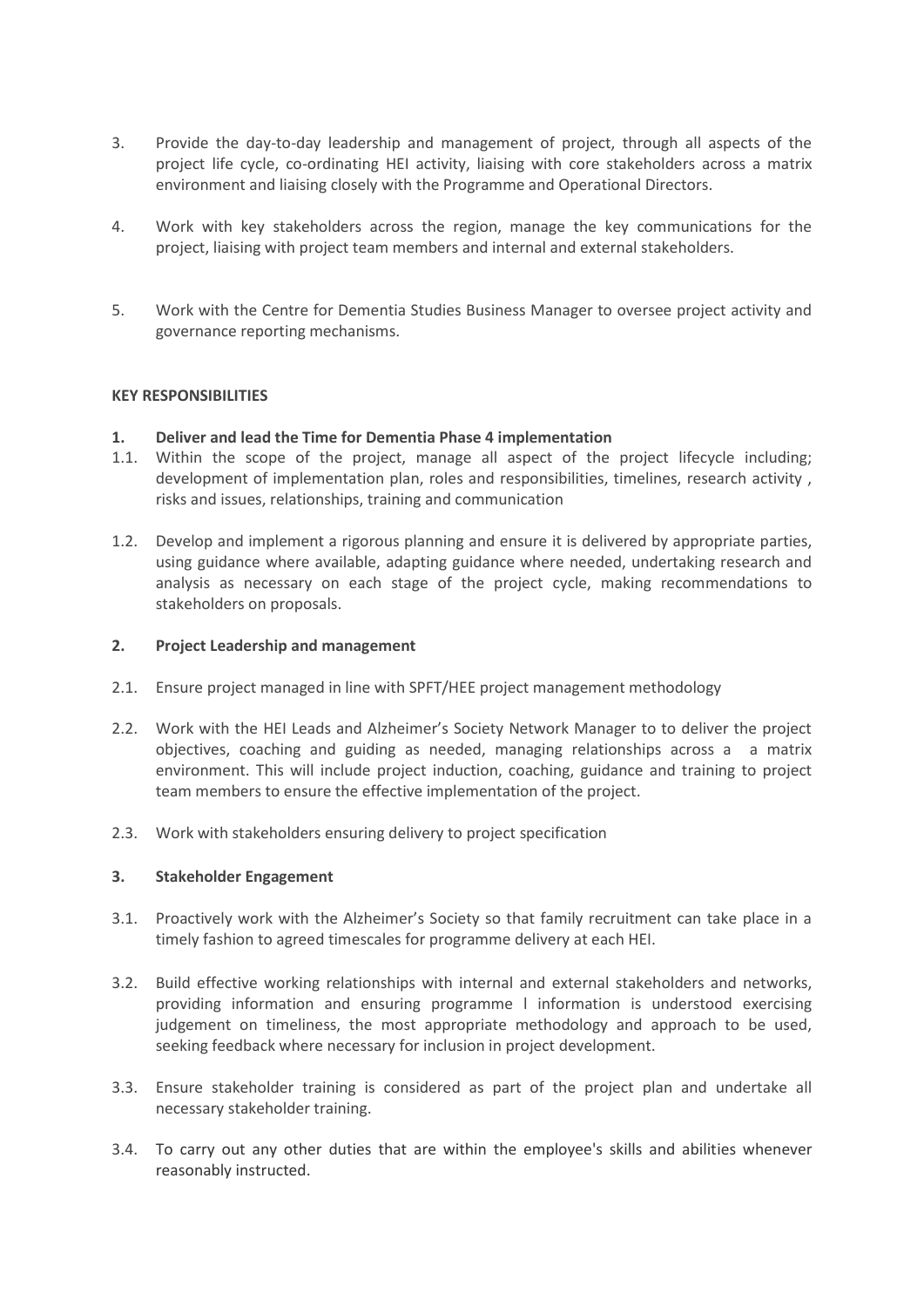This Job Description sets out current duties of the post that may vary from time to time without changing the general character of the post or level of responsibility entailed.

## **INDICATIVE PERFORMANCE CRITERIA**

- Deliver Time for Dementia at each specified HEI within agreed timescales
- Develop positive working relationships with key stakeholders
- The post holder reports to the Operational Director for Time for Dementia, working under general direction within a clear framework the post holder will manage their own work) to achieve their agreed objectives. The role holder will play a key role in supporting the Divisional leadership team to achieve the strategic and operational goals of the University, Professional Services & their Division. The post holder is expected to work collaboratively across the University and with key stakeholders to deliver single team working that efficiently and effectively supports the achievement of those goals and objectives.
- Support achievement of the Division's/Unit's/School's compliance with all applicable statutory and regulatory compliance obligations, including (but not limited to): UKVI, Health & Safety, the Prevent Duty, data protection, Competition and Markets Authority requirements and equal opportunities, as appropriate to the grade and role. Additionally, to promote good practice in relation to University policy, procedure and guidance in relation to those compliance matters in respect of students, staff and other relevant parties.

## **4. Person Specification**

## **ESSENTIAL CRITERIA**

- 1. Post Graduate Project Management qualification at diploma level or equivalent experience.
- 2. Membership of appropriate professional body.
- 3. Solid track record of initiating and managing projects.
- 4. Highly organised with the ability to manage multiple project streams. Ability to prioritise, delegate and ensure tasks are completed.
- 5. Ability to build effective relationships with, and command the respect of, a wide range of stakeholders, including senior staff members, influencing as necessary and resolving conflict.
- 6. Demonstrably strong influencing, negotiating and communications skills with the ability to listen and respond to the needs of a wide range of stakeholders at all levels.
- 7. Analytical skills with the ability to assess data, generate effective solutions and make effective decisions